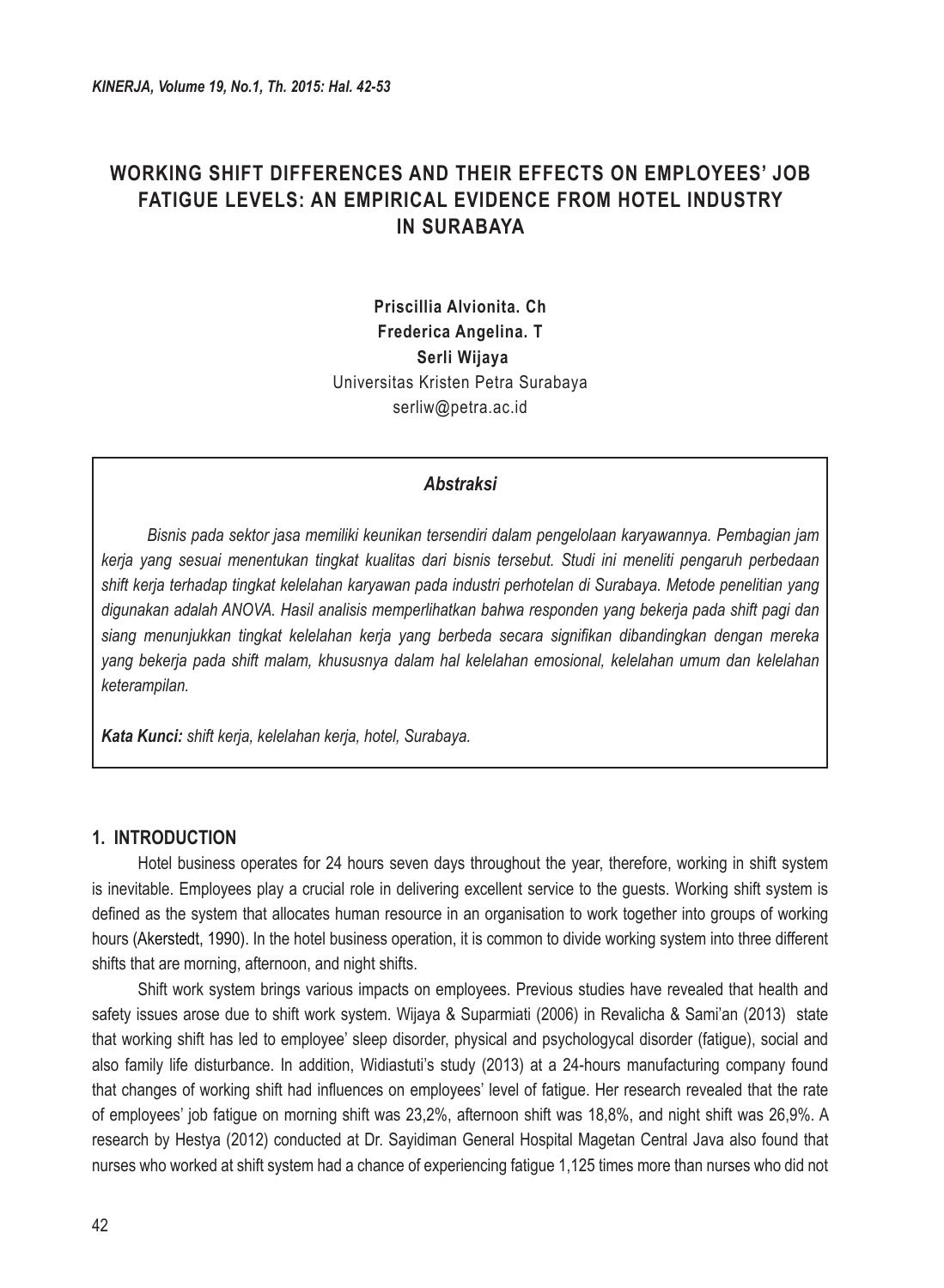worked at shift system. For nurses who worked in shifts, this research revealed that the level of job fatigue on the morning shift (36,36%) was bigger than on night shift (27,28%). It was because although morning shift dan shorter working hours, but the number of activities performed were greater than night shift.

The foregoing discussions have shown that there are differences of the research results found on how working shift brings influence on employee's fatigue. In her study, Widiastuti (2013) explained that the highest level of job fatigue was experienced by the night shift employees, while Hestya (2012) found that morning shift employees had the highest level of job fatigue. Given the facts that these two research were conducted in 24-hours service industry, it is therefore interesting to investigate whether the same phenomenon, would be found in the hotel industry which applying shift work system too. Further, literature has indicated that the number of study that specifically examined the level of employees job fatigue who work in shifts at hotel industry in Indonesia is still limited. This research aimed to examine the significance of different working shifts in affecting job fatigue levels of the hotel operational employees. It also explored various types of job fatigue experienced by hotel employees at 3 different shifts.

For the purpose of this study, the paper will be organised as follows. First, the concepts of shift work and employee's job fatigue will be elaborated from the literature. Second, the method of how this study was approached is described. Third, the findings will be illustrated and discussed accordingly. The last section of the paper will contain the conclusion of the study and its implications for management and further research.

# **2. LITERATURE REVIEW AND HYPOTHESES DEVELOPMENT**

#### **2.1. Shift Work**

Muchinsky (1999) defines shift work as the division of working hours based on a particular time. Shift system is a working arrangement system that gives a chance to utilize the whole time available to operate the job. Work shift system is used as a way to fulfill the increasing demands of goods production. Kuswadji (1997) divides shift work in general into morning shift, afternoon shift, and night shift where each employee will experience the same eight hours of working time for 24 hours.

1. Morning Shift

 The morning shift starts from 6 AM until 2 PM. But there are some company that operates from 7 AM until 3 PM. Working on the morning shift brings positive impacts on employees because it is considered to give more free time to spend with friends and family.

2. Afternoon Shift

 The Afternoon shift starts from 2 PM until 10 PM. For company which morning shift starts from 7 AM, the afternoon shift will start at 3 PM until 11 PM. Employees who works in the afternoon shift will not have a good social life. Meanwhile, going home on night will put employees' safety in danger, especially if the hotel is located in big cities that has a great number of criminality.

3. Night Shift

 For companies which afternoon shift ends at 10 PM, the night shift will start from 10 PM until 6 AM, while company which afternoon shift ends at 11 PM, the night shift starts from 11 PM until 7 AM. Employees who work on night shift will have problems with their social and family life, sleeping disorder, and limited free time.

Coleman (1995) state that there are three different impact that employee can experience when working in shift system, they are: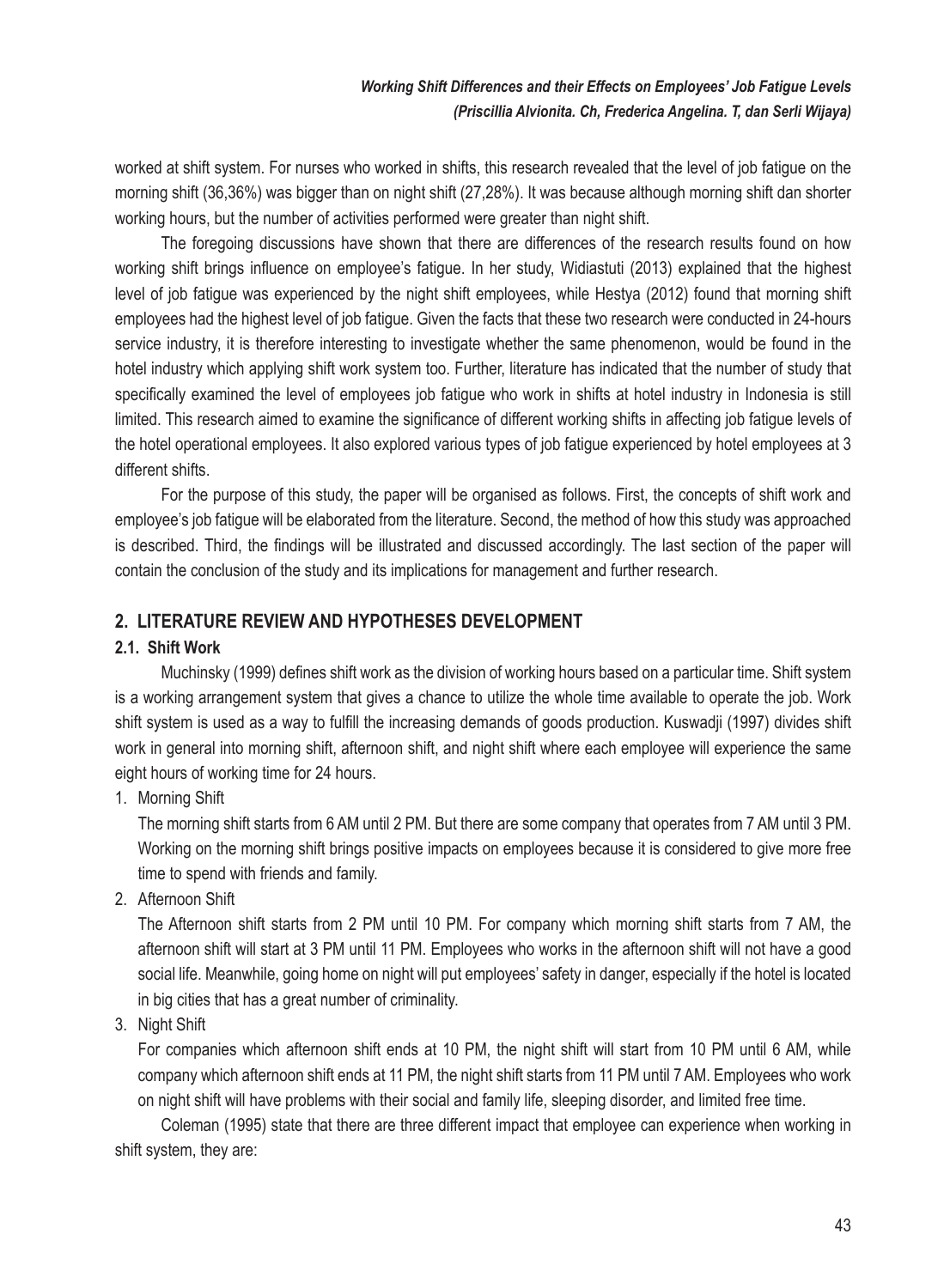#### 1. Job Performance

 Job performance is the achievement of result in performing a specific task. The physical condition of employees can really affect their job performance. It is very impossible to perform the task well with exhausted body condition. Adjustment of the body towards the change of work schedule often make the human body difficult to adapt, therefore sometimes it brings impact on excessive sleepiness. Excessive sleepiness will lead employees to bad performance and job fatigue. Job fatigue itself has significant impact on job performance, such as job fatigue can lead to operational error, working accident, and the decreasing of production quality.

#### 2. Personal Health

Working in shifts has negative impact on employees' health which is the inability to get the right amount of sleep and excessive sleepiness during working hours. Other negative impacts of working in shifts are physical and mental health disturbance, such as depression, anxiety, sleep disorder, weakening of memory, high blood pressure, heart disease, and also obesity.

3. Social and Domestic Factors

 The division of shift work can cause an employee with family or female employee to face a difficulty in dividing their time to socialize, communicate with other family member and doing religious activity.

#### **2.2. Job Fatigue Concept**

Wigniosoebroto (2000) states that job fatigue is the decreasing of efficiency, job performance, and the decreasing of physical endurance to perform an activity or a task. Similar to this, Schuler (1999) argues that the impact of job fatigue is that employees who experience job fatigue would tend to have poorer performance compared to those who are full spirited; tend to worsen the relationship amongst employees. Additionally, job fatigue can encourage people to do an action that can cause the declining of the quality of ones household.

Schultz & Schultz (1998) divide the effect of job fatigue into two, that is, the psychological fatigue which is similar to boredom; and physiological fatigue which caused by the derivation of performance that caused errors, accidents, and employees absence. By adapting fatigue classification theories from Muchinsky (1999) and Grandjean (1988), job fatigue in this study was categorised into two main groups where each group has different kinds of job fatigue. First, the psychological fatigue that consists of mental fatigue and emotional fatigue. Second, the physiological fatigue that contains muscular fatigue, general fatigue and skills fatigue.

1. Mental Fatigue

 Muchinsky (1999) states that mental fatigue is linked with boredom that is caused by activities in work that are monotonous. This type of fatigue can make a person loses control over their minds and feelings and can make a person less friendly to other people.

2. Emotional Fatigue

 Emotional fatigue occurs asa result of accute stress and normally characterized by the decreasing of emotional response. Usually companies can handle this type of fatigue by giving counselling sessions for their employees so that their emotional fatigue can be reduced and their job performance can increase again.

3. Muscular Fatigue

 According to Grandjean (1988), muscular fatigue is a symptom of accute pain in muscle parts that are caused by the excessive use of muscles. Muscular fatigue is characterized by the declining of power and slowing of movement, that caused a person's performance to dropped.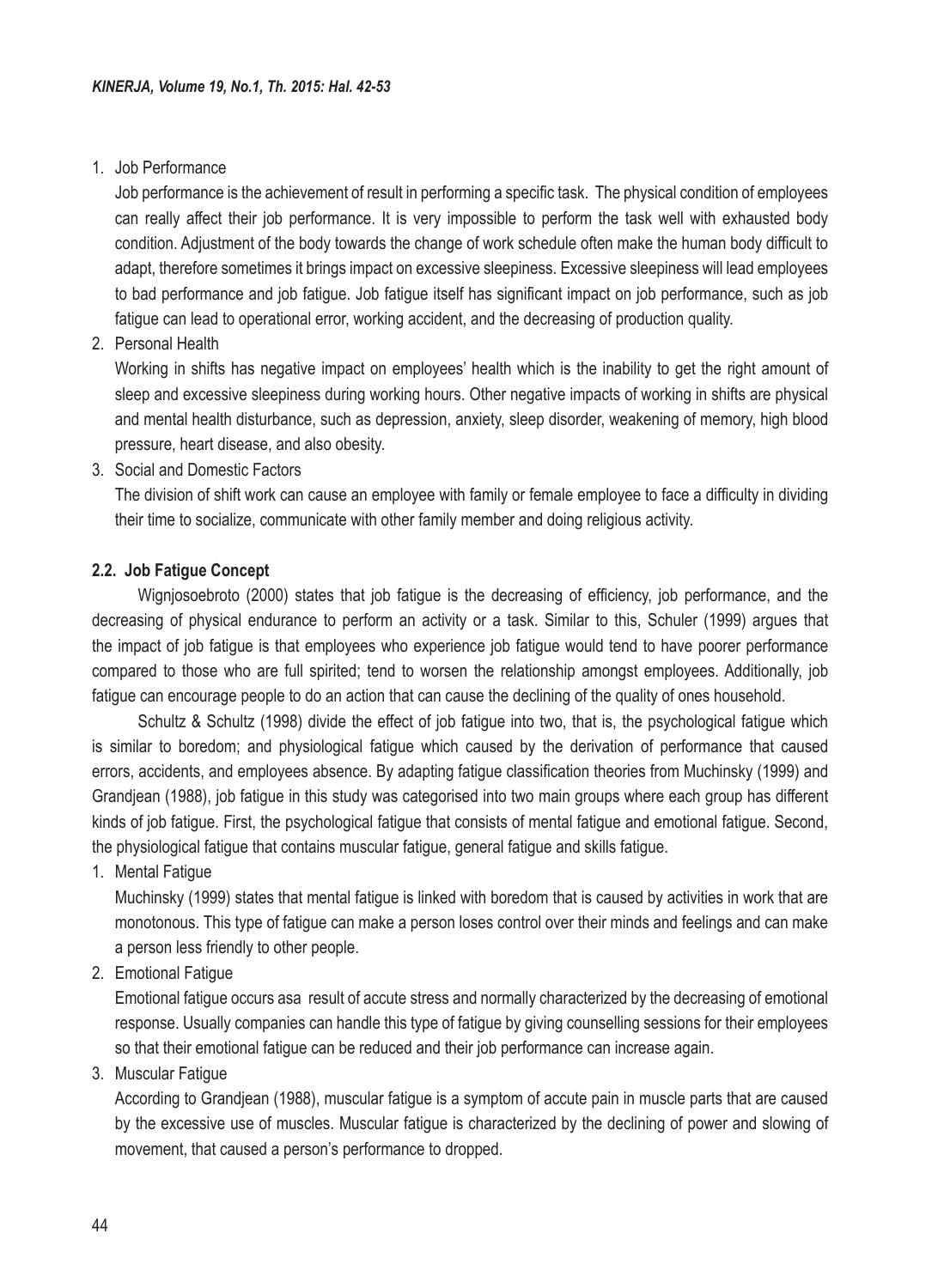### 4. General Fatigue

 It is a sign of fatigue that are characterized with laziness, unwillingness to perform a task and also drowsiness (Grandjean, 1988).

5. Skills Fatigue

 As defined by Muchinsky (1999), skills fatigue is linked with the declining of attention towards specific tasks, such as airpline pilot task or air traffic controllers' task. In this type of fatigue, accuracy standard and job performance decrease progressively.

# **3. RESEARCH METHOD**

This research applied an explanative comparative method with quantitative approach. Explanation format is aimed to explain the differences of each variable (Bungin, 2006, p. 38). Meanwhile, comparative research has character to compare (Sugiyono, 2008). This research was a quantitative research because the data used to test the hypothesis were a calculated numeric data.

The population of this research was all of the operational hotel employees at hotels in Surabaya. By using purposive sampling, the sample of this research was 120 operational employees at hotels in Surabaya who worked at front office, housekeeping, and food and beverage (service, kitchen, and pastry) department on the morning, afternoon, and night shift with one year minimum working period.

Singarimbun & Effendi (1995) urge that to provide a guide to conduct how variables being measured it is crucial to establish the operational definition of the examined variables. Below is the operational definition applied to each variable in this study:

#### **a.** *Variable: Shift Work*

In this research, shift work was defined as a time period that required employees to be at work place regularly, where was done in group in 24 hours. Shift work was divided into three namely: morning shift (6 am-3 pm), afternoon shift (2 pm - 11 pm), and night shift (10 pm - 7 am).

#### **b.** *Variable: Job Fatigue*

The operational definition of job fatigue is the decrease of body condition that will lead into decrease body endurance, efficiency, and working productivity. Literature has shown that there are two dimensions of job fatigue: 1) psychological job fatigue and 2) physiological job fatigue.

# *Job Fatique: Psychological fatigue*

Psychological fatigue was operationally defined as a fatigue which is similar to boredom. It can lead to poor concentration, poor think clearly, and working inefficiently. Psychological fatigue has two sub-variables, they are mental fatigue and emotional fatigue.

#### *Job Fatique: Psychological fatigue – Mental Fatique*

The operational variable of mental fatigue is fatigue that concerns with boredom because of monotonous activities. Mental fatigue has five empirical indicators namely: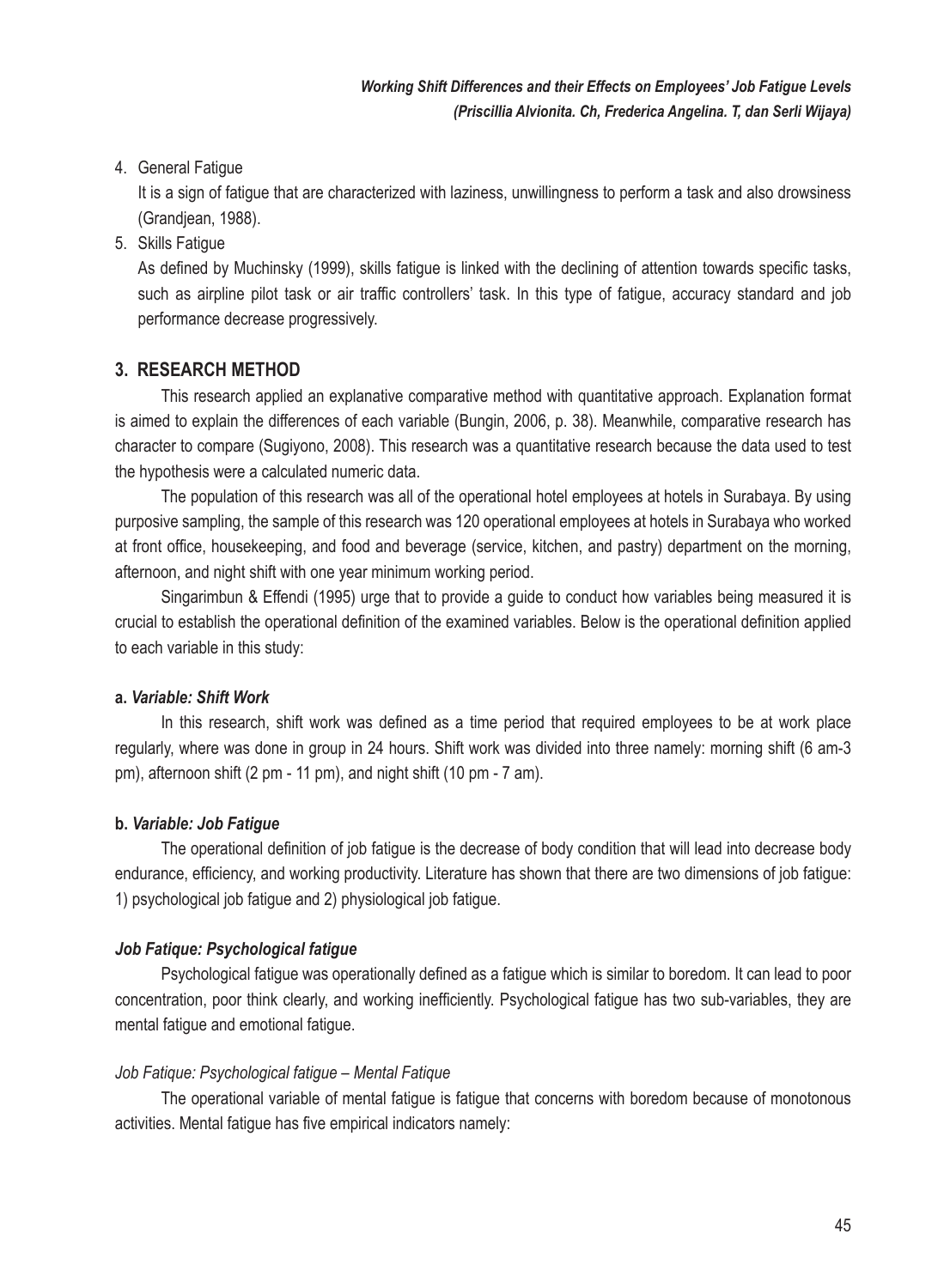- 1. Respondent feels has cynical attitude towards guests during work.
- 2. Respondent feels has cynical attitude towards co-workers during work.
- 3. Respondent feels unsatisfied with their work result.
- 4. Respondent feels bored with his/her monotonous activity.
- 5. Respondent often feels incompetent to perform his/her task during work.

### *Job Fatique: Psychological fatigue – Emotional Fatique*

It is operationally defined as a fatigue as a result of severe stress and generally has a decrease emotional

symptoms. Emotional fatigue has six empirical indicators, they are:

- 1. Respondent gives up easily when having problem with their work.
- 2. Respondent easily offended and angry because of co-workers' word and action.
- 3. Respondent feels suppressed of work's demand.
- 4. Respondent often losts his/ her motivation during work.
- 5. Respondent often uncaring towards guests.
- 6. Respondent often uncaring towards their colleague.

### *Job Fatique: Physiological fatigue*

Physiological fatigue is operationally defined as a fatigue that caused by the excessive use of muscle, beside that strenuous activity that happens for a period of time can cause physiological fatigue. Physiological fatigue have three sub-variables that are:

# *Job Fatique: Physiological fatigue – Muscular Fatique*

The operational definition of muscular fatigue is a type of fatigue that linked with biochemical change of human body and accute pain on muscles. Five empirical indicators of muscular fatigue are:

- 1. Respondent feels stiff at shoulders during work.
- 2. Respondent feels pain in their waist during work.
- 3. Respondent feels tired in their feet so that they always feel like sitting during work.
- 4. Respondent feels tired in their whole body after work.
- 5. Respondent experiences trembling in their hands while working.

#### *Job Fatique: Physiological fatigue – General Fatique*

It is operationally defined as signs of fatigue characterised by laziness, unwillingness to perform a task and also drowsiness. Six empirical indicators of general fatigue are:

- 1. Respondent experienced sleep disorder after work.
- 2. Respondent experienced eating disorder
- 3. Respondent always feel sleepy while working
- 4. Respondent experienced exhaustion in their eyes during work
- 5. Respondent often experienced strong twitch on their eyelids during work.
- 6. Respondent often yawn during work.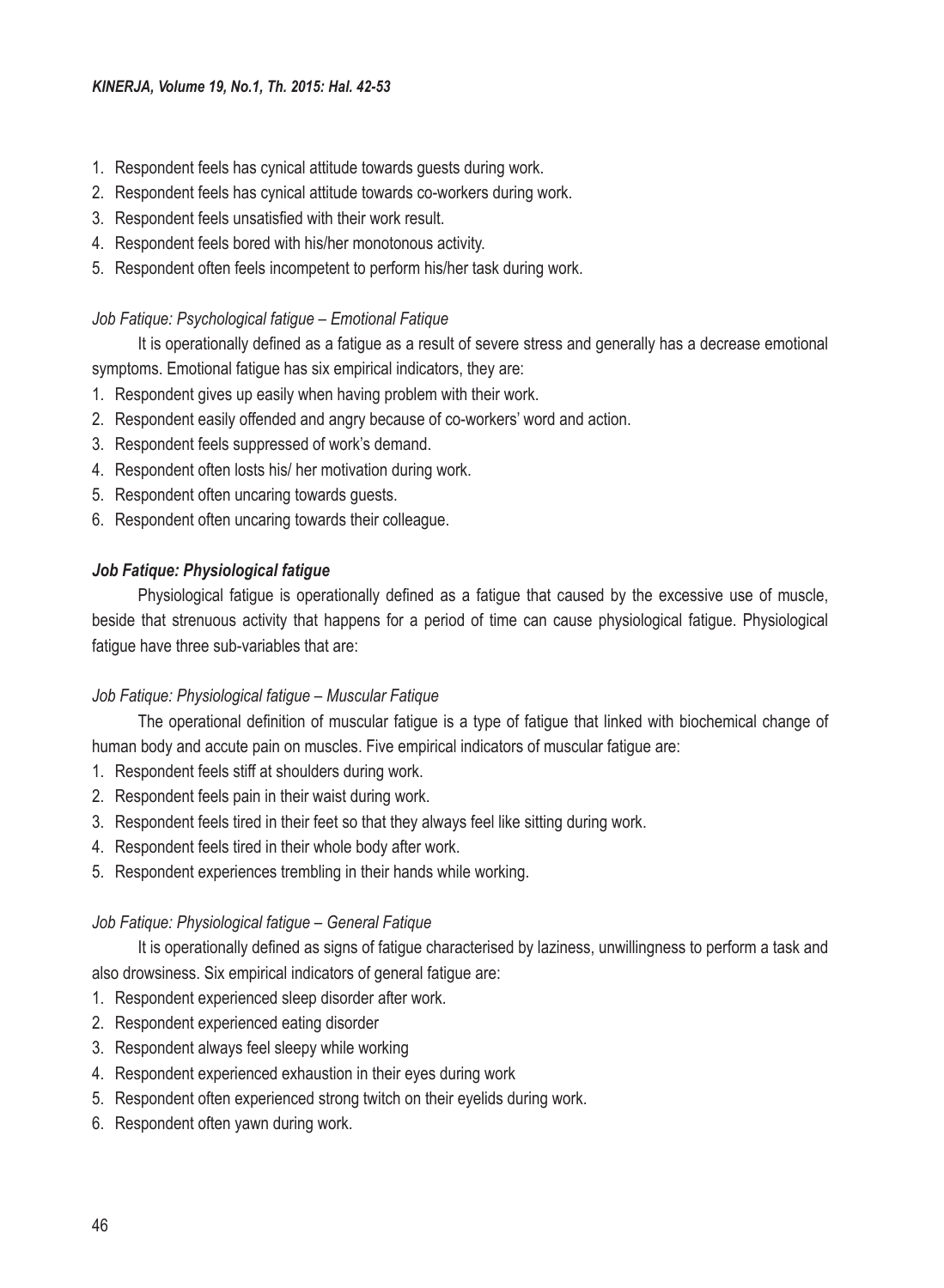### *Job Fatique: Physiological fatigue – Skill Fatique*

The operational definision of skill fatigue is the type of fatigue that linked with the declining of attention towards specific tasks that caused accuracy standard and job performance to decrease progressively. Four empirical indicators of skills fatigue are:

- 1. Respondent becomes less dexterous after few hours of working.
- 2. Respondent finds it hard to focus after a few hours of working.
- 3. Respondent becomes forgetful when having a lot of task to do.
- 4. Respondent's movement becomes stiff after a few hours of working.

For the purpose of this study, descriptive statistic analysis was applied to provide the general overview about the demographic profiles of the participants. Following this, One-way Analysis of Variances (One-way ANOVA) technique was employed as a comparative statistic analysis tool identify the characteristics or performance between observed groups.

# **4. FINDINGS AND DISCUSSIONS**

#### **4.1. Profile of Respondents**

In total, there were 120 hotel employees who participated in this study. The majority of respondents who worked in the morning shift were from the group of age of 26-33 years old, single, and work in the housekeeping department with working experiences from 1-3 years. For respondents that worked at the afternoon shift, the majority of respondents were in the group of age of 18-25 years old, single, and have worked at housekeeping department for a period of time of 1-3 years. While the majority of respondents on the night shift was in the group of age of 26-33 years old, single, and worked in the front office and restaurant (service) and have been working in the industry for between 1-3 years.

# **4.2. Decriptive of Employees' Job Fatigue Level: Morning, Afternoon, and Night Shifts**

The following discussion contain the result of descriptive statistical analysis of the job fatigue levels from respondents working at each shift at hotels as portrayed in Table 1.

| Psychological Fatigue (Mental Fatigue) |                                                                           |      |               |      |                 |      |             |  |  |
|----------------------------------------|---------------------------------------------------------------------------|------|---------------|------|-----------------|------|-------------|--|--|
| No                                     | Indicator                                                                 |      | Morning shift |      | Afternoon Shift |      | Night Shift |  |  |
|                                        |                                                                           |      | <b>SD</b>     | Mean | <b>SD</b>       | Mean | SD          |  |  |
|                                        | Respondent feels bored with his/her monotonous activity.                  | 2.28 | 0.93          | 2.05 | 0.90            | 2.82 | 1.24        |  |  |
| 2                                      | Respondent feels unsatisfied with their work result                       | 2.23 | 1.03          | 1.95 | 0.71            | 2.55 | 1.01        |  |  |
| 3                                      | Respondent often feels incompetent to perform his/her<br>task during work | 2.10 | 0.78          | 1.78 | 0.62            | 2.43 | 1.01        |  |  |
| 4                                      | Respondent feels has cynical attitude towards quests<br>during work       | 1.58 | 0.50          | 1.58 | 0.68            | 2.07 | 1.00        |  |  |
| 5                                      | Respondent feels has cynical attitude towards co-workers<br>during work   | 1.72 | 0.75          | 1.65 | 0.66            | 2.03 | 0.39        |  |  |

| Table 1.                           |  |
|------------------------------------|--|
| Psychological Fatique (Mental Fati |  |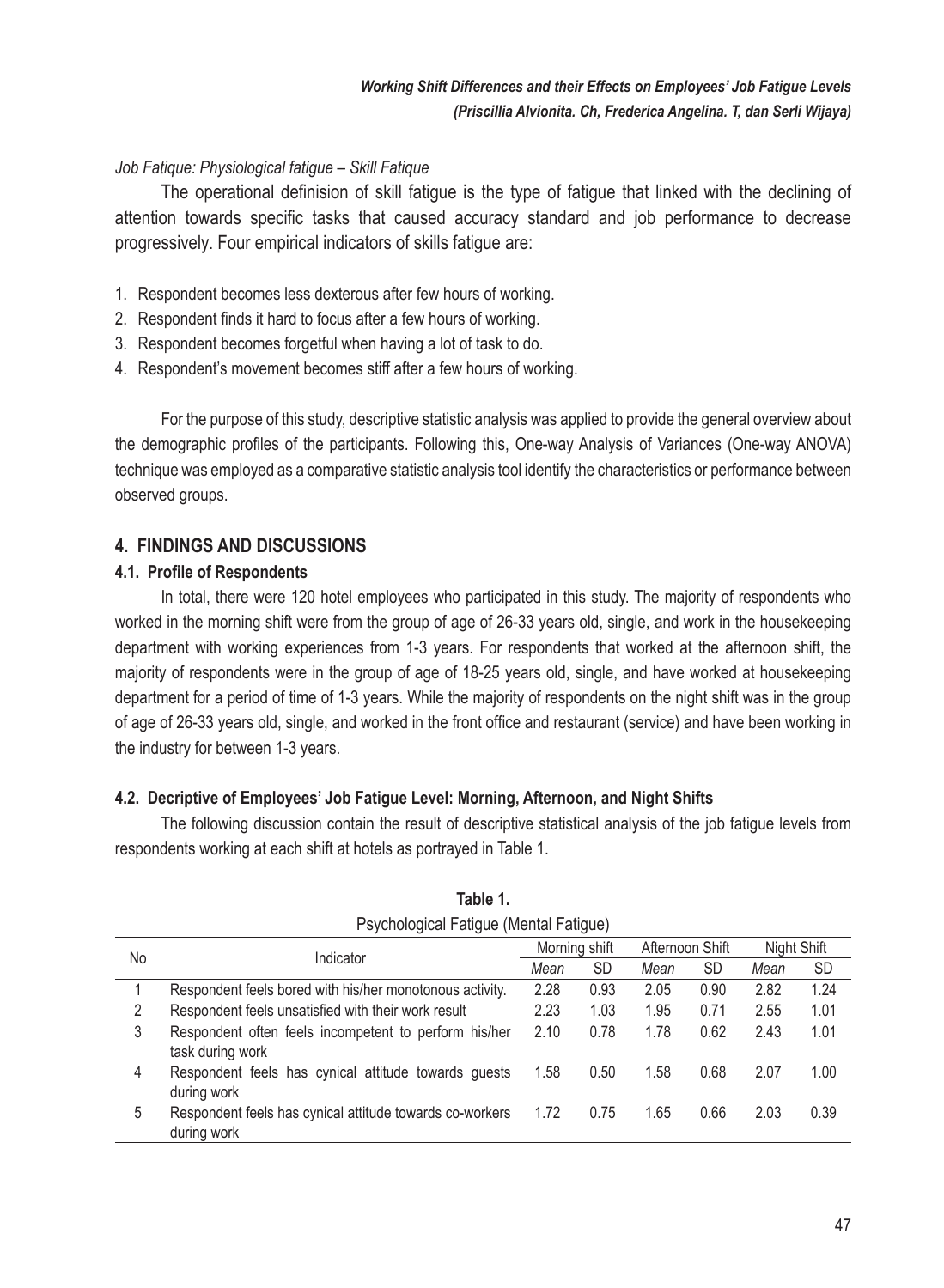Table 1 shows that night shift was the shift with the highest level of mental fatigue. It is shown by the mean values of the indicators from the night shift that were always higher than those in the morning and also afternoon shift. On the contrary, the afternoon shift were the shift with the lowest in the level of mental fatigue, shown by the mean values of number 2, 4, 5 indicators (from five indicators) that were lower than other shifts.

| Psychological Fatigue (Emotional Fatigue) |                                                                                 |      |               |      |                 |      |             |  |  |
|-------------------------------------------|---------------------------------------------------------------------------------|------|---------------|------|-----------------|------|-------------|--|--|
|                                           | Indicator                                                                       |      | Morning Shift |      | Afternoon Shift |      | Night Shift |  |  |
| No                                        |                                                                                 |      | <b>SD</b>     | Mean | <b>SD</b>       | Mean | <b>SD</b>   |  |  |
|                                           | Respondent gives up easily when having problem with<br>their work               | 1.72 | 0.53          | 1.95 | 0.75            | 2.32 | 1.02        |  |  |
| 2                                         | Respondent easily offended and angry because of co-<br>workers' word and action | 2.07 | 0.89          | 2.23 | 1.01            | 2.25 | 0.93        |  |  |
| 3                                         | Respondent feels suppressed of work's demand                                    | 2.28 | 0.96          | 2.25 | 0.95            | 2.50 | 1.18        |  |  |
| 4                                         | Respondent often uncaring towards guests                                        | 1.75 | 0.63          | 1.75 | 0.84            | 2.33 | 1.14        |  |  |
| 5                                         | Respondent often uncaring towards their colleague                               | 1.85 | 0.66          | 1.90 | 0.84            | 2.15 | 1.05        |  |  |
| 6                                         | Respondent often losts his/her motivation during work                           | 1.90 | 0.74          | 1.95 | 0.88            | 2.33 | 1.33        |  |  |

| Table 2.                                |  |
|-----------------------------------------|--|
| sychological Fatigue (Emotional Fatigue |  |

It can be seen from Table 2 that night shift was the shift with the highest level of emotional fatigue. It is shown by the mean values of the indicators from the night shift that were always higher than those in the morning and also afternoon shift. On the opposite, from the six indicators shown above, the morning shift has four indicators (number 1, 2, 5, 6) with mean values that were lower than the afternoon and night shift. So it can be said that the morning shift is the shift with the lowest level of emotional fatigue.

| Physiological Fatigue (Muscular Fatigue) |                                                               |      |               |      |                 |      |             |  |  |
|------------------------------------------|---------------------------------------------------------------|------|---------------|------|-----------------|------|-------------|--|--|
| No                                       | Indicator                                                     |      | Morning Shift |      | Afternoon Shift |      | Night Shift |  |  |
|                                          |                                                               |      | SD            | Mean | SD              | Mean | SD          |  |  |
|                                          | Respondent feels stiff at shoulders during work               | 2.73 | 0.85          | 2.63 | 1.06            | 3.10 | 1.08        |  |  |
|                                          | Respondent feels pain in their waist during work              | 2.68 | 0.92          | 2.60 | 0.93            | 2.90 | 1.06        |  |  |
| 3                                        | Respondent feels tired in their feet so that they always feel | 2.58 | 0.93          | 2.73 | 1.06            | 3.02 | 1.21        |  |  |
|                                          | like sitting during work                                      |      |               |      |                 |      |             |  |  |
| 4                                        | Respondent feels tired in their whole body after work.        | 2.85 | 1.03          | 2.68 | 1.00            | 3.28 | 1.13        |  |  |

**Table 3.**

Similar to previous tables, Table 3 also illustrates that night shift was the shift with the highest level of muscular fatigue. It is shown by the mean values of the indicators from the night shift that were always higher than those in the morning and also afternoon shift. In contrast, the afternoon shift were the shift with the lowest in the level of muscular fatigue, shown by the mean values of indicators 1, 2, 4 were lower than other shifts.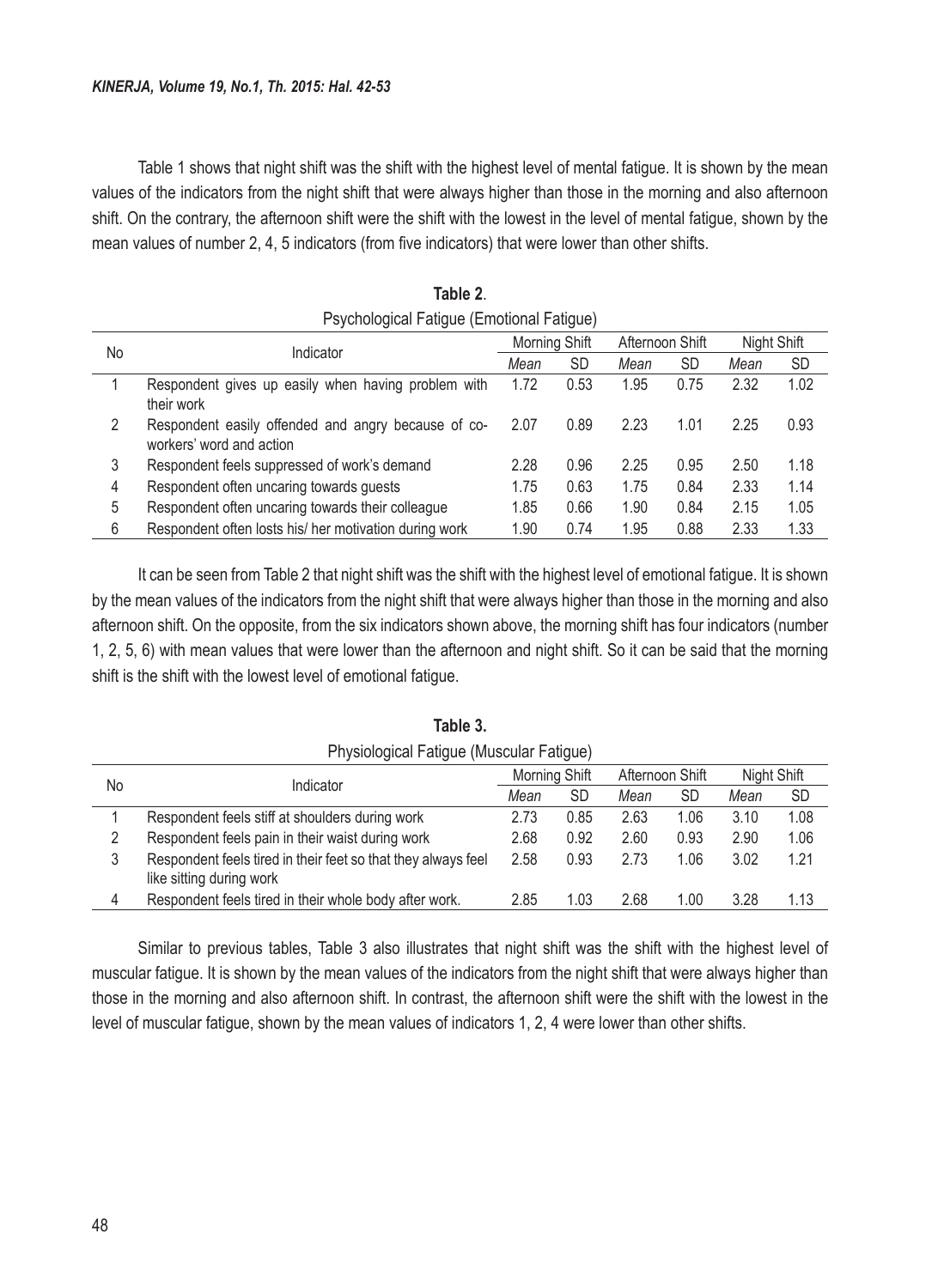|    | Indicator                                                                  |      | Morning shift |      | Afternoon shift |      | Night shift |
|----|----------------------------------------------------------------------------|------|---------------|------|-----------------|------|-------------|
| No |                                                                            |      | <b>SD</b>     | Mean | SD              | Mean | <b>SD</b>   |
|    | Respondent experienced sleep disorder after work                           | 2.30 | 0.82          | 2.68 | 1.10            | 3.37 | 1.28        |
| 2  | Respondent experienced eating disorder                                     | 2.40 | 0.93          | 2.63 | 1.03            | 3.15 | 1.03        |
| 3  | Respondent always feel sleepy while working                                | 2.40 | 0.98          | 2.45 | 0.96            | 3.20 | 0.94        |
| 4  | Respondent experienced exhaustion in their eyes during<br>work             | 2.45 | 0.93          | 2.33 | 0.94            | 3.32 | 1.02        |
| 5  | Respondent often experienced strong twitch on their<br>eyelids during work | 2.00 | 0.91          | 2.18 | 1.04            | 2.77 | 1.21        |
| 6  | Respondent often yawns during work                                         | 2.45 | 0.90          | 2.53 | 0.96            | 3.45 | 1.04        |

**Table 4**. Physiological Fatigue (General Fatigue)

It is shown in Table 4 that night shift was the shift with the highest level in general fatigue. It is shown by the mean values of the indicators from the night shift that were always higher than those in the morning and also afternoon shift. On the opposite, from the six indicators shown above, the morning shift has five indicators (number 1, 2, 3, 5, 6) with mean values that were lower than the afternoon and night shift. So it can be said that the morning shift is the shift with the lowest level of general fatigue.

|    | Physiological Fatigue (Skill Fatigue)                               |               |           |                 |      |             |      |  |  |
|----|---------------------------------------------------------------------|---------------|-----------|-----------------|------|-------------|------|--|--|
|    |                                                                     | Morning shift |           | Afternoon shift |      | Night shift |      |  |  |
| No | Indicator                                                           | Mean          | <b>SD</b> | Mean            | SD   | Mean        | SD   |  |  |
|    | Respondent becomes less dexterous after few hours of<br>working     | 2.10          | 0.71      | 2.35            | 0.89 | 3.12        | 0.99 |  |  |
| 2  | Respondent finds it hard to focus after a few hours of<br>working   | 2.23          | 0.77      | 2.33            | 0.75 | 3.15        | 1.08 |  |  |
| 3  | Respondent becomes forgetful when having a lot of task<br>to do     | 2.33          | 0.86      | 2.30            | 0.85 | 2.90        | 0.96 |  |  |
| 4  | Respondent's movement becomes stiff after a few hours<br>of working | 2.25          | 0.71      | 2.33            | 0.86 | 2.85        | 1.10 |  |  |

**Table 5.**

Table 5 shows that night shift was the shift with the highest level of skill fatigue. It is shown by the mean values of the indicators from the night shift that were always higher than those in the morning and also afternoon shift. On the contrary, the morning shift were the shift with the lowest in the level of skill fatigue, shown by the mean values of indicators number 1, 2, 4 were lower than other shifts. To find out more about the different level of job fatigue in each shift, significancy test for each shift was completed and portrayed in Table 6 below.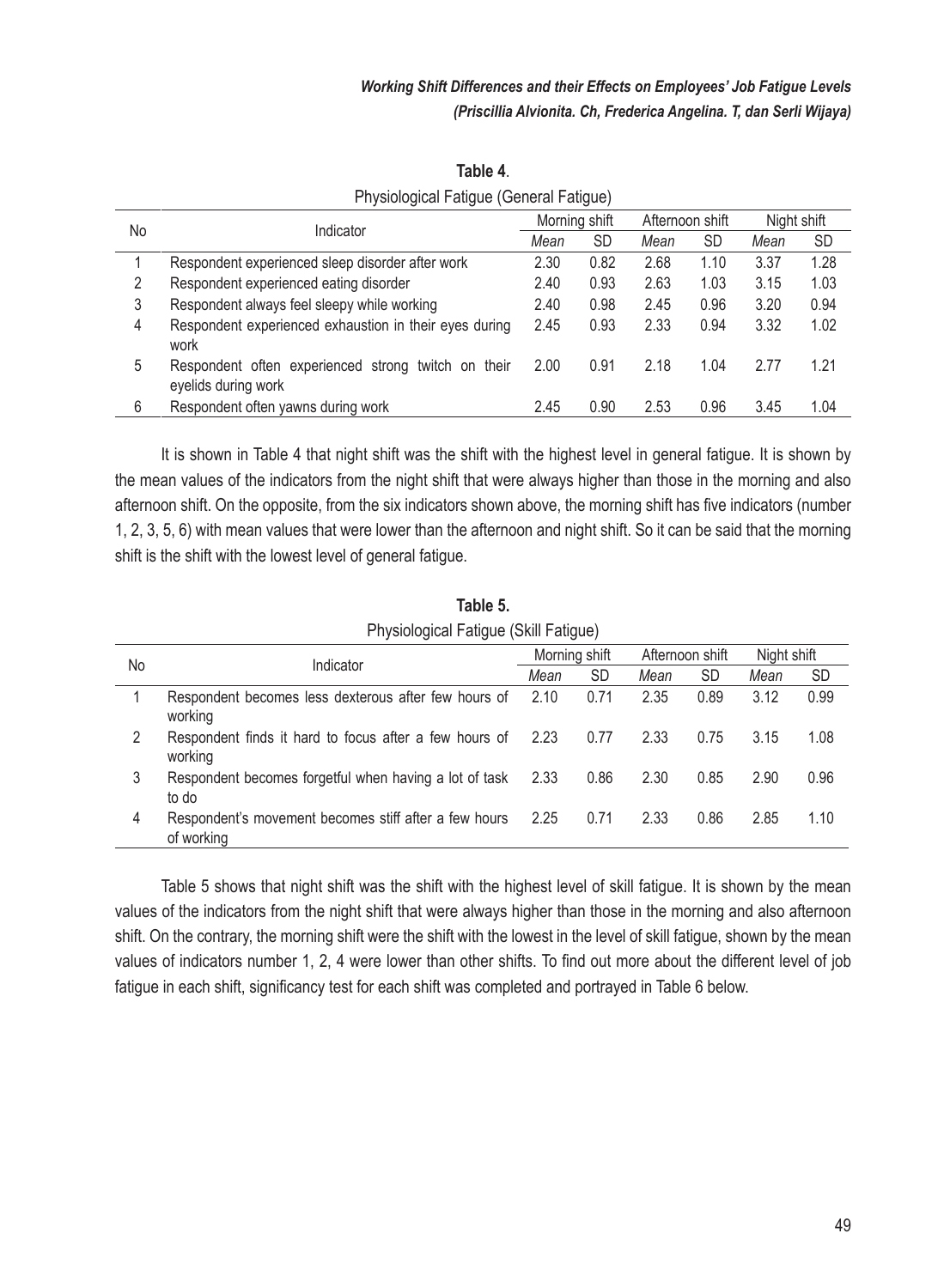|           | One-Way ANOVA   |        |                  |         |               |             |                    |  |  |
|-----------|-----------------|--------|------------------|---------|---------------|-------------|--------------------|--|--|
|           |                 | Mean   | Std<br>Deviation | F Value | Sig.<br>Value | Hipotheses  | <b>Differences</b> |  |  |
| Mental    | Morning Shift   | 1.9800 | 0.55985          | 8.926   | 0.000         | H1 accepted | Significant        |  |  |
| Fatigue   | Afternoon Shift | 1.8000 | 0.51241          |         |               |             |                    |  |  |
|           | Night Shift     | 2.3800 | 0.78027          |         |               |             |                    |  |  |
|           | Total           | 2.0533 | 0.78027          |         |               |             |                    |  |  |
| Emotional | Morning Shift   | 1.9375 | 0.56575          | 2.854   | 0.062         | H0 accepted | Insignificant      |  |  |
| Fatigue   | Afternoon Shift | 2.0042 | 0.70659          |         |               |             |                    |  |  |
|           | Night Shift     | 2.3125 | 0.92926          |         |               |             |                    |  |  |
|           | Total           | 2.0847 | 0.76055          |         |               |             |                    |  |  |
| Muscular  | Morning Shift   | 2.7063 | 0.80640          | 2.977   | 0.055         | H0 accepted | Insignificant      |  |  |
| Fatigue   | Afternoon Shift | 2.6563 | 0.76730          |         |               |             |                    |  |  |
|           | Night Shift     | 3.0750 | 0.93233          |         |               |             |                    |  |  |
|           | Total           | 2.8125 | 0.85212          |         |               |             |                    |  |  |
| General   | Morning Shift   | 2.3333 | 0.67621          | 16.558  | 0.000         | H1 accepted | Significant        |  |  |
| Fatigue   | Afternoon Shift | 2.4625 | 0.77578          |         |               |             |                    |  |  |
|           | Night Shift     | 3.2125 | 0.75767          |         |               |             |                    |  |  |
|           | Total           | 2.6694 | 0.82869          |         |               |             |                    |  |  |
| Skill     | Morning Shift   | 2.2250 | 0.60922          | 13.939  | 0.000         | H1 accepted | Significant        |  |  |
| Fatigue   | Afternoon Shift | 2.3250 | 0.67273          |         |               |             |                    |  |  |
|           | Night Shift     | 3.0063 | 0.85576          |         |               |             |                    |  |  |
|           | Total           | 2.5188 | 0.79465          |         |               |             |                    |  |  |

**Table 6.**

As illustrated in Table 6, mental fatigue, general fatigue, and skill fatigue show significant differences in their level of job fatigue, whilst the emotional fatigue and muscular fatigue show no significant differences in their level of job fatigue.

Mental fatigue, general fatigue, and skill fatigue all had F value that were bigger than the F-table value (3.07) that worth 8.926, 16.558, and 13.939 respectively. This has led to the decision that H1 was accepted meaning that different work shift has significant effect on the employees' job fatigue level related to mental, general, and skill fatigue.

On the contrary, emotional fatigue and muscular fatigue shown in Table 6 did not have significant differences. Both emotional fatigue and muscular fatigue had F value lower than the F-table value that worth 2.854 and 2.977, that caused H<sub>0</sub> to be accepted (there is no significant difference found). In other words, different work shift has no significant effect on the employees' job fatigue level related to emotional and muscular fatigue.

The consecutive step in ANOVA is to conduct the *Post-Hoc Test* to find out in more detail about which work shift (either morning, afternoon, or night) that significantly different in three types of job fatigue. For the psychological fatigue that had heterogeneus variances, Games-Howell method in the *Post-Hoc Test* was selected, while for the physiological fatigue that has homogeneus variables, Tukey method in the *Post-Hoc Test* is chosen. Table 7 revelas the result of the Post-Hoc analysis.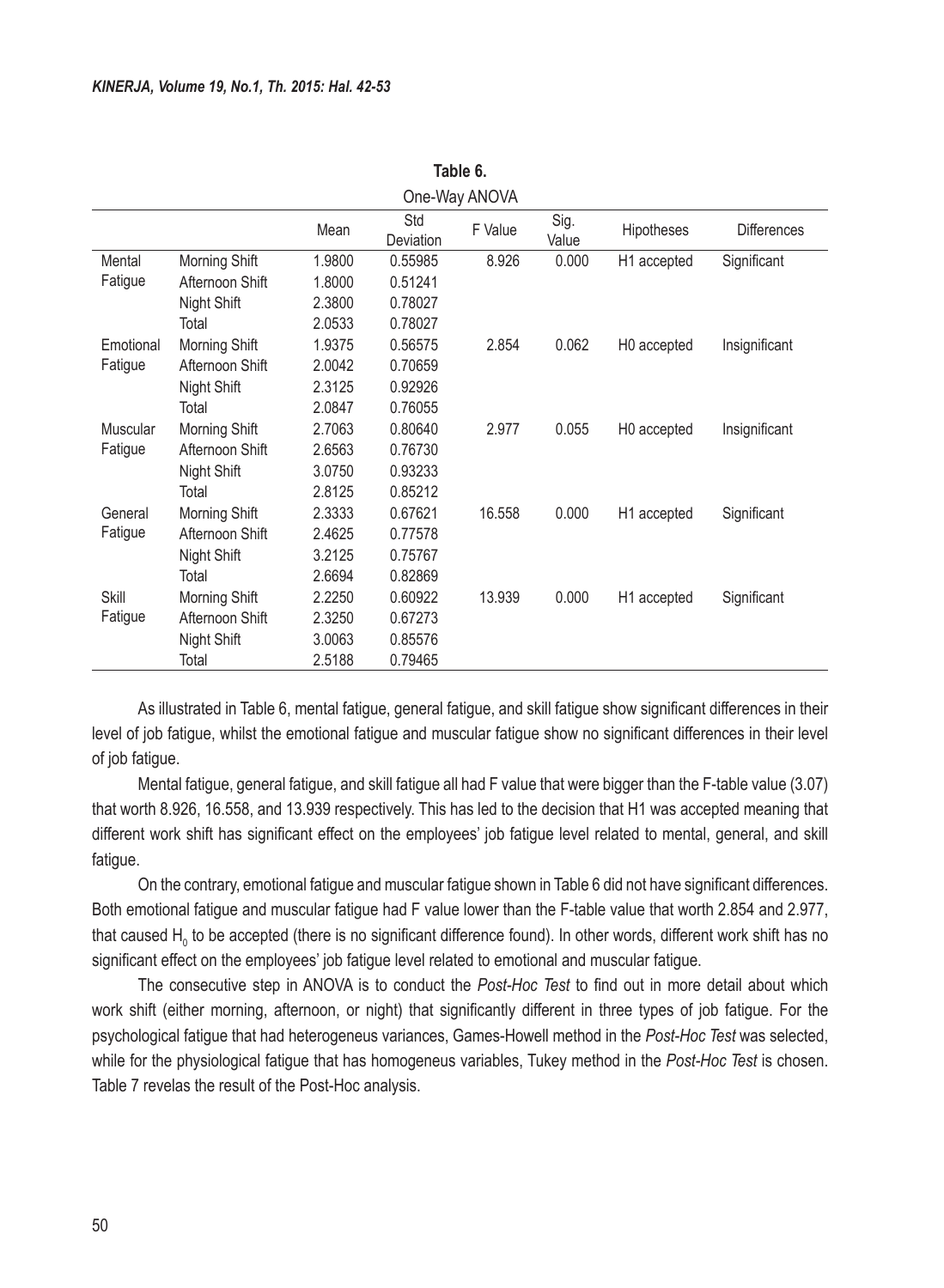|                       | JOD FAILUDE LEVEL FOSI-LIOC TEST ATTAINS |                |                       |                          |                  |                                                     |  |  |  |
|-----------------------|------------------------------------------|----------------|-----------------------|--------------------------|------------------|-----------------------------------------------------|--|--|--|
|                       |                                          |                | Mean                  | <b>Significant Value</b> |                  |                                                     |  |  |  |
| Dependent<br>Variable | (I) Work Shift                           | (J) Work Shift | Difference<br>$(I-J)$ | Tukey                    | Games-<br>Howell | There are / there are no<br>significant differences |  |  |  |
| Mental                | Morning                                  | Afternoon      | .18000                |                          | .297             | No significant differences                          |  |  |  |
| Fatigue               |                                          | Night          | $-.40000*$            |                          | .028             | Significantly different                             |  |  |  |
|                       | Afternoon                                | Morning        | $-0.18000$            |                          | .297             | No significant differences                          |  |  |  |
|                       |                                          | Night          | $-.58000*$            |                          | .001             | Significantly different                             |  |  |  |
|                       | Night                                    | Morning        | .40000*               |                          | .028             | Significantly different                             |  |  |  |
|                       |                                          | Afternoon      | .58000*               |                          | .001             | Significantly different                             |  |  |  |
| General               | Morning                                  | Afternoon      | $-12917$              | .714                     |                  | No significant differences                          |  |  |  |
| Fatigue               |                                          | Night          | $-.87917$             | .000                     |                  | Significantly different                             |  |  |  |
|                       | Afternoon                                | Morning        | .12917                | .714                     |                  | No significant differences                          |  |  |  |
|                       |                                          | Night          | $-.75000"$            | .000                     |                  | Significantly different                             |  |  |  |
|                       | Night                                    | Morning        | .87917*               | .000                     |                  | Significantly different                             |  |  |  |
|                       |                                          | Afternoon      | .75000*               | .000                     |                  | Significantly different                             |  |  |  |
| <b>Skill</b>          | Morning                                  | Afternoon      | $-0.10000$            | .809                     |                  | No significant differences                          |  |  |  |
| Fatigue               |                                          | Night          | $-.78125$             | .000                     |                  | Significantly different                             |  |  |  |
|                       | Afternoon                                | Morning        | .10000                | .809                     |                  | No significant differences                          |  |  |  |
|                       |                                          | Night          | $-0.68125$            | .000                     |                  | Significantly different                             |  |  |  |
|                       | Night                                    | Morning        | .78125*               | .000                     |                  | Significantly different                             |  |  |  |
|                       |                                          | Afternoon      | .68125*               | .000                     |                  | Significantly different                             |  |  |  |

**Table 7.** Job Fatigue Level *Post-Hoc Test* Analysis

\*. The mean difference is significant at the 0.05 level.

Table 7 describes the *Post-Hoc Test* analysis conducted with two different methods, that are *Tukey* and *Games-Howell.* After conducting both *Post-Hoc Test,* the values obtained were the mean differences and the significant value from the comparison of three work shifts in five sub-variables. The starred number in the mean differences indicates that there are significant differences between both shifts. For the significant value, if the significant value from the comparison is bigger than 0.05, it means that there are no significant difference from both variables, while in contrast, the significant value that scores lower than 0.05 means that there are significant difference in the level of job fatigue from two variables.

According to the result of *Post-Hoc Test* from table 7, there were no significant difference between the morning shift and afternoon shift on the level of fatigue in mental, general, and skill fatigue. This can be seen from their significant values that are higher than 0.05, which means that there are no significant difference. On the other hand, between the morning and night shift and also between the afternoon and night shifts, there are a signficant differences marked with their significant values that are lower than 0.05. As a result, it can be said that the level of job fatigue experienced by the participants who worked at night shift is different from those working at morning and afternoon shifts.

#### **4.3. Discussions**

The foregoing discussions have shown that participants who worked at night shift had the highest level of job fatigue (night shift had the highest mean value compared with morning and afternoon shift). This result is alligned with previous study by Widiastuti (2013) whereby her result found that night shift also had the highest job fatigue level. By contrast, in this research, morning shift was shift work with the lowest level of job fatigue. This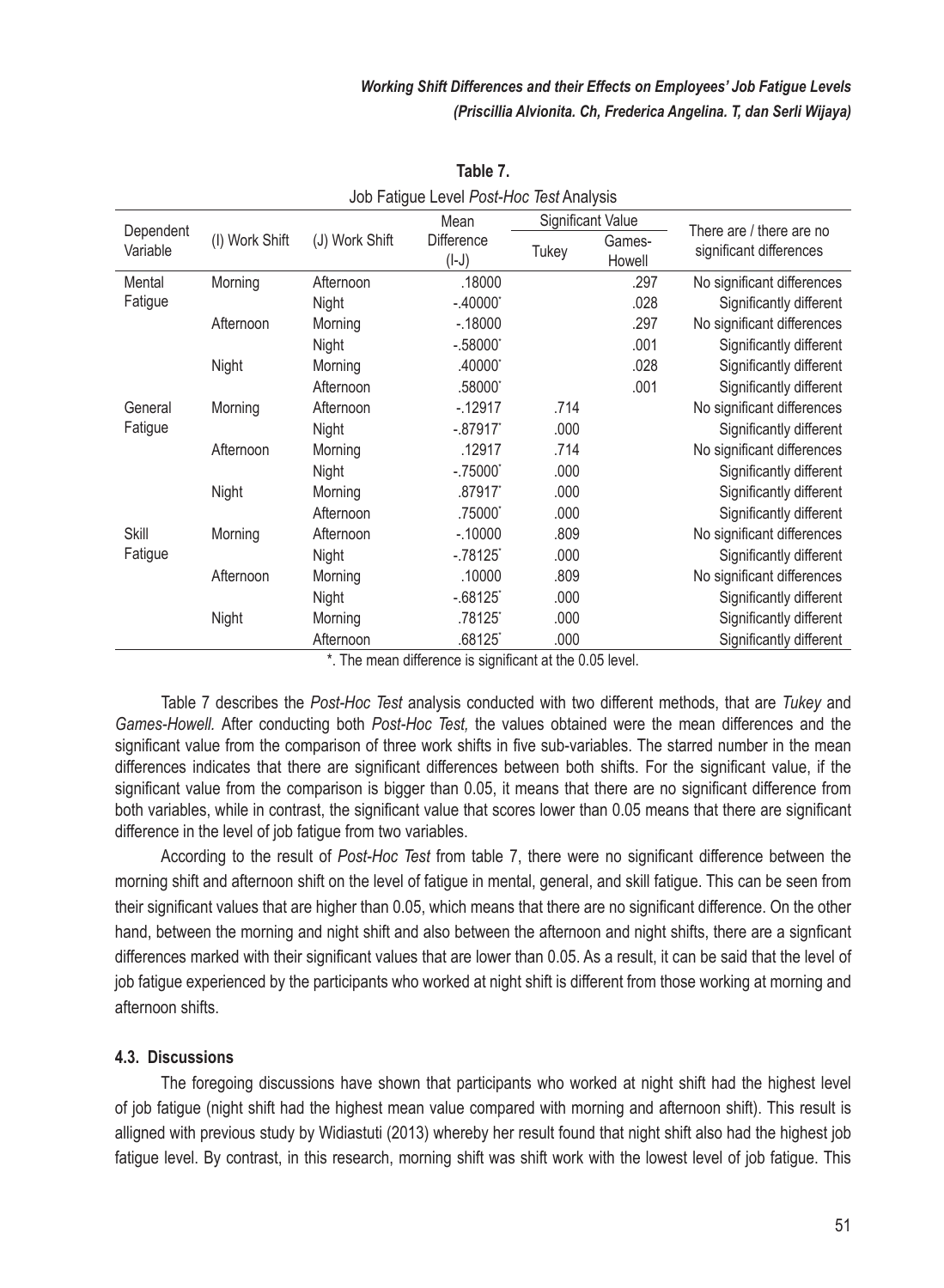result had opposite result with Widiastuti's (2013) which the result was morning shift had the second highest level of job fatigue, and also had an opposite result from Hestya's study (2012) that was conducted at the hospital context where the result was morning shift had the highest level of job fatigue. It can be explained that the reason why Hestya's study found that nurses who work at the morning shift had the higher job fatigue level than those on the night shift was that the work load that nurses need to carry at morning shift. Whereas according to Widiastuti (2013) who had conducted a research at a manufacturing company with shift work employees as the subject, morning shift had the second highest level of job fatigue after night shift, due to the work load at morning shift was greater than the other shift's, and also morning shift had unsure working hours which employees sometimes could work more than eight hours.

In addition, the result of One-Way ANOVA revealed that there was a significant difference of job fatigue level on three types of job fatigue: 1). mental psychological fatigue; 2) general fatigue; and 3) skill fatigue. This result was not fully equal to early hypothesis formulated in this study, which had asumption that there was a significant difference of job fatigue level at all types of job fatigue. It was because the other researches only measured the level of job fatigue in total, they did not breakdown it for each sub-variable. This result could be a fascinating and usefull information for company management to think some strategies to manage its human resources in a better way more specifically relevant to job fatigue and shift work.

The post-hoc test analysis shows that employees' mental fatigue, general fatigue and skill fatigue at night shift had significant difference compared to those who worked at morning and afternoon shifts. However, this result is a little bit contradicted with the facts occur in the hospitality industry. During night shift at the hotel, the work load is usually less than those which are at morning and afternoon shifts. Hotel operations such as check-in/check-out activities, breakfast activities, business function (meetings, seminars, conferences) as well as guest interactions with hotel employees are also happening at morning or afternoon shift. However, working on night shift makes circadian rhythm distracted. Human body, which has adapted to work on morning and afternoon, and take a rest on night is forced to adapt more when working on night shift. This adaptation will make body feels more tired. During morning and afternoon times, light and noise are considered as apparent evidence of noise often refrain employees to have rest at these times. As a result, night shift employees would feel more tired.

#### **5. CONCLUSION**

As shown in Tables 1-5, it can be known that night shift had the highest level of job fatigue where each indicator of night shift always had the highest mean value compared to the other two shifts. Out of 25 job fatigue indicators examined, participants who worked at afternoon shift had higher mean value of job fatigue than those who worked at morning shift (13 indicators versus 10 indicators, respectively). It is therefore can be stated that job fatigue level for the participants who worked at morning was the lowest one.

The result of One-Way ANOVA shown that different work shift affects significantly on three types of job fatigue namely: mental psychological fatigue, general and skill physiological fatigue. On the other hand, different work shift has no significant effect on employees' emotional and muscular job fatigue level.

Further, it can be known that night shift had the highest of job fatigue level on five sub-variables, and morning shift had the lowest of job fatigue level of three sub-varibles. Overall, although it was proven which shift work had the highest and the lowest of job fatigue, it turned out that only three sub-variables that significantly different, they were mental psychological fatigue, general and skill physiological fatigue.